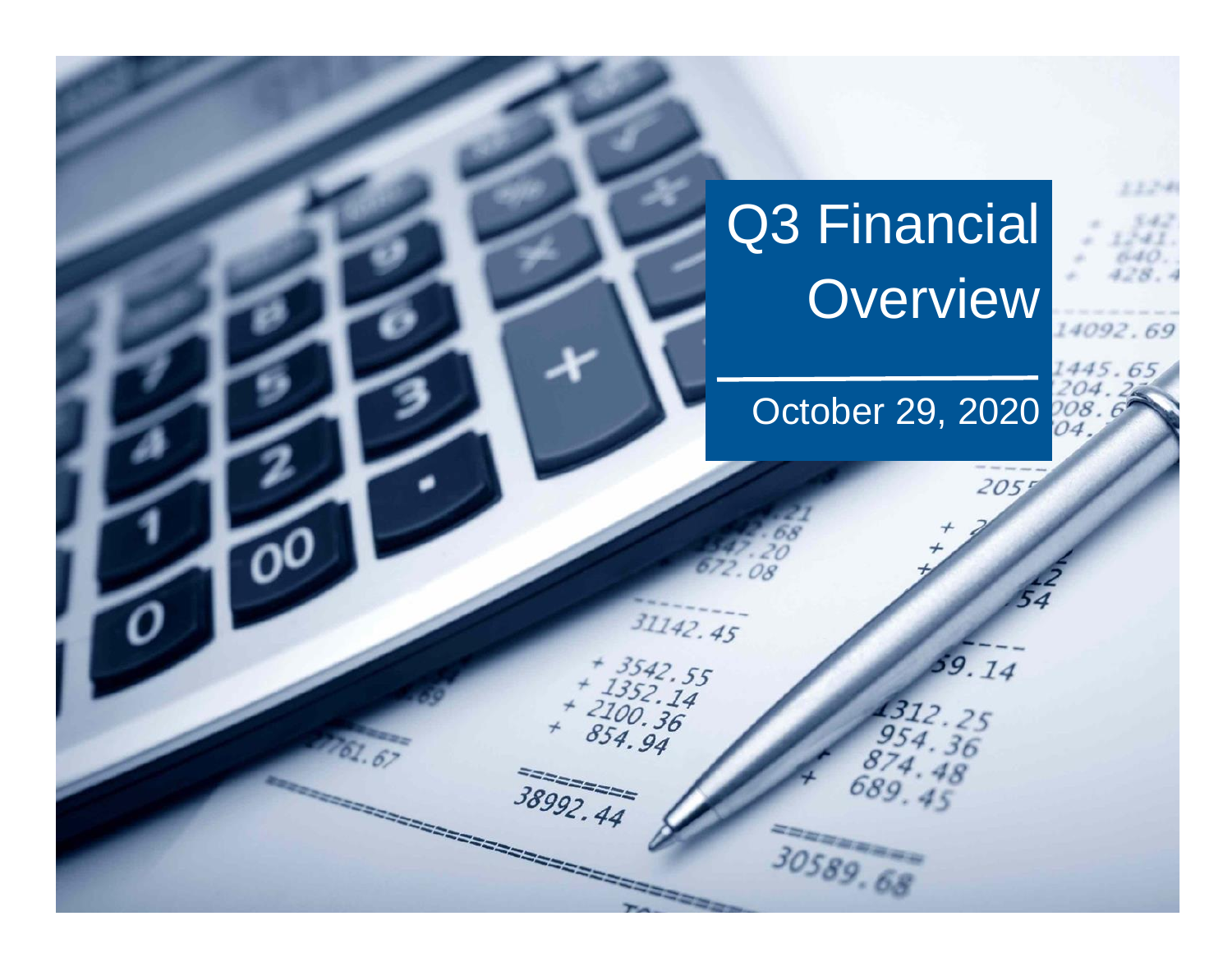#### Income Tax Collection

|                   |               |               | <b>Total</b><br>Sep-20 |               |           |               |
|-------------------|---------------|---------------|------------------------|---------------|-----------|---------------|
|                   | <b>Budget</b> |               |                        |               | 2020/2019 | <b>Budget</b> |
|                   | 2020          | 2020          | 2019                   | <b>Diff</b>   | % Change  | %             |
|                   |               |               |                        |               |           |               |
| Withholding       | 23,021,615.00 | 16,772,036.90 | 17,080,130.42          | (308,093.52)  | $-1.8%$   | 72.9%         |
|                   |               |               |                        |               |           |               |
| <b>Business</b>   | 3,002,881.00  | 2,469,830.14  | 2,712,914.87           | (243, 084.73) | $-9.0%$   | 82.2%         |
|                   |               |               |                        |               |           |               |
| <b>Individual</b> | 2,976,185.00  | 2,113,555.01  | 2,248,875.64           | (135, 320.63) | $-6.0%$   | 71.0%         |
|                   |               |               |                        |               |           |               |
| <b>Total</b>      | 29,000,681.00 | 21,355,422.05 | 22,041,920.93          | (686, 498.88) | $-3.1%$   | 73.6%         |

## **Top Employers**

## **September 2020**

|                     | 2020                        |           | 2019                       |                          |                           |  |
|---------------------|-----------------------------|-----------|----------------------------|--------------------------|---------------------------|--|
|                     | Withholdings                |           | Withholdings               | <b>Difference</b>        | Up/(Down)                 |  |
| Top 10 Employers    | 6,305,887                   | 6,543,271 |                            | (237, 384)               | $-3.6%$                   |  |
|                     | <b>Advanced Drainage</b>    |           | <b>Amazon Data</b>         | Armstrong World Ind.     | <b>BMW Financial</b>      |  |
|                     | <b>City of Hillaird</b>     |           | <b>Hilliard Schools</b>    | <b>Micro Center Inc.</b> | Sedgwick                  |  |
|                     |                             |           | Verizon                    | Verizon Corp.            |                           |  |
| Top 20 Employer: \$ | 7,648,089                   | \$        | $8,042,912$ \$             | (394, 823)               | $-4.9%$                   |  |
|                     | <b>Echosphere LLC</b>       |           | Equifax Inc.               | <b>Macintosh Mgmt</b>    | <b>Minute Man</b>         |  |
|                     | <b>Norwich Twp</b>          |           | <b>Ohio Health</b>         | <b>Rich Holding</b>      | <b>Sutphen Towers Inc</b> |  |
|                     |                             |           | <b>Verizon Bus</b>         | <b>Verizon Data</b>      |                           |  |
| Top 50 Employer: \$ | 9,790,256                   | \$        | $10,027,166$ \$            | (236, 910)               | $-2.36%$                  |  |
|                     | <b>Ability Matters, LLC</b> |           | <b>ADP Totalsource</b>     | <b>Battelle for Kids</b> | <b>Bruner Corp</b>        |  |
|                     | <b>Buckeye Nissan</b>       |           | Cummins Inc.               | <b>Eagle Research</b>    | <b>ECO Plumbing</b>       |  |
|                     | Ecycle Inc.                 |           | <b>Equity LLC</b>          | <b>ESC Council</b>       | ESI, Inc.                 |  |
|                     | <b>First Source</b>         |           | <b>International Bus</b>   | John Eramo & Sons        | Joseph Ryerson            |  |
|                     | <b>Kroger</b>               |           | <b>Laurels of Hilliard</b> | <b>Mid City Electric</b> | <b>Mount Carmel</b>       |  |
|                     | <b>National Sign System</b> |           | <b>ODOT</b>                | <b>Ohio Health Corp</b>  | One Lifestyle             |  |
|                     | <b>Rage Corp</b>            |           | <b>RDP Food Service</b>    | <b>Baesman Group</b>     | <b>Tamarkin Corp</b>      |  |
|                     |                             |           | <b>Target Corp</b>         | Vargo Inc.               |                           |  |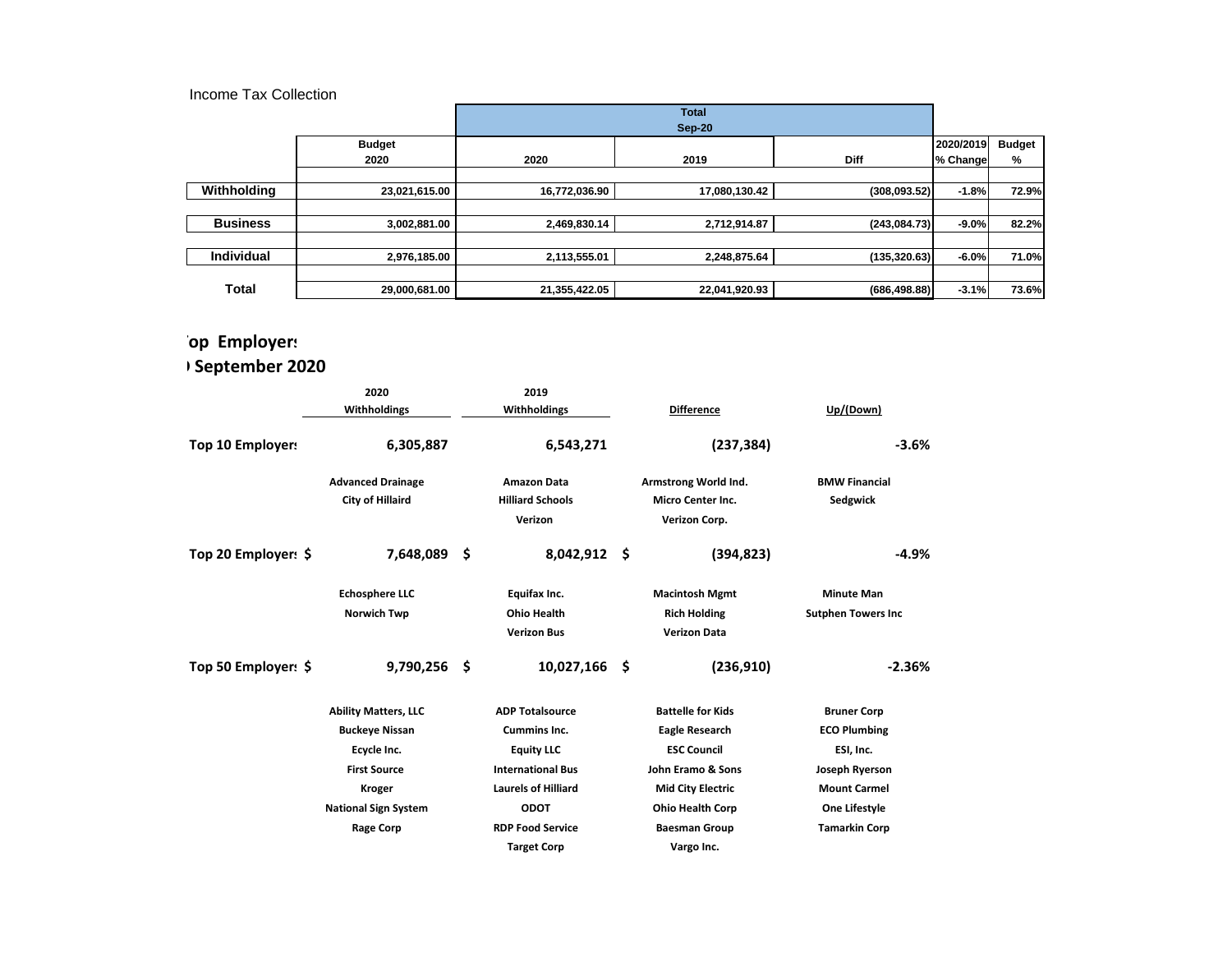#### **City of Hilliard Current Revenues, Expenditures and Ending Fund Balance for Operating Funds Budget Basis As of September 30, 2020**

|                                                                         | <b>Beginning Cash</b>   |                  |         | <b>Combined</b>     |         | <b>Ending Fund</b> |         | <b>Current Revenues</b> |
|-------------------------------------------------------------------------|-------------------------|------------------|---------|---------------------|---------|--------------------|---------|-------------------------|
| <b>Fund</b>                                                             | <b>Balance 1/1/2020</b> | <b>Revenues</b>  |         | <b>Expenditures</b> |         | <b>Balance</b>     |         | over Expenditures       |
| General                                                                 | \$<br>8,660,404         | \$<br>20,474,322 | \$      | 21,146,899          | Ŝ.      | 7,987,827          | \$      | (672, 578)              |
| Permanent Fund Transfer - Cap                                           | \$                      |                  |         | (2,000,000)         | -Ş      |                    |         | 2,000,000               |
| <b>Total General Fund</b>                                               | \$<br>8,660,404         | \$<br>20,474,322 | \$      | 19,146,899          | \$      | 7,987,827          | \$      | 1,327,423               |
| Reserve Fund *                                                          | \$<br>6,764,749         | \$<br>412,117    | \$      |                     | \$      | 7,176,866          | $\zeta$ | 412,117                 |
| <b>Street Construction</b><br>Maintenance and Repair<br>and County Fund | \$<br>2,553,467         | \$<br>1,831,670  | $\zeta$ | 1,578,375           | \$      | 2,806,762          | $\zeta$ | 253,295                 |
| <b>Water Revenue</b>                                                    | \$<br>460,842           | \$<br>525,847    | \$      | 622,453             | $\zeta$ | 364,236            | \$      | (96, 606)               |
| Sewer Revenue                                                           | \$<br>100,377           | \$<br>705,988    | \$      | 607,079             | \$      | 199,286            | $\zeta$ | 98,909                  |
| <b>Storm Water</b>                                                      | \$<br>1,229,453         | \$<br>869,398    | \$      | 717,323             | \$      | 1,381,528          | \$      | 152,075                 |
| <b>Construction Inspection</b>                                          | 276,296                 | \$<br>232,441    | \$      | 375,584             | \$.     | 133,153            | \$      | (143, 143)              |
| <b>Total Operations</b>                                                 | \$<br>20,045,589        | \$<br>25,051,783 | S       | 23,047,714          | \$      | 20,049,658         | -\$     | 2,004,069               |

\* From General Fund to Reserve Fund - To bring balance to 25%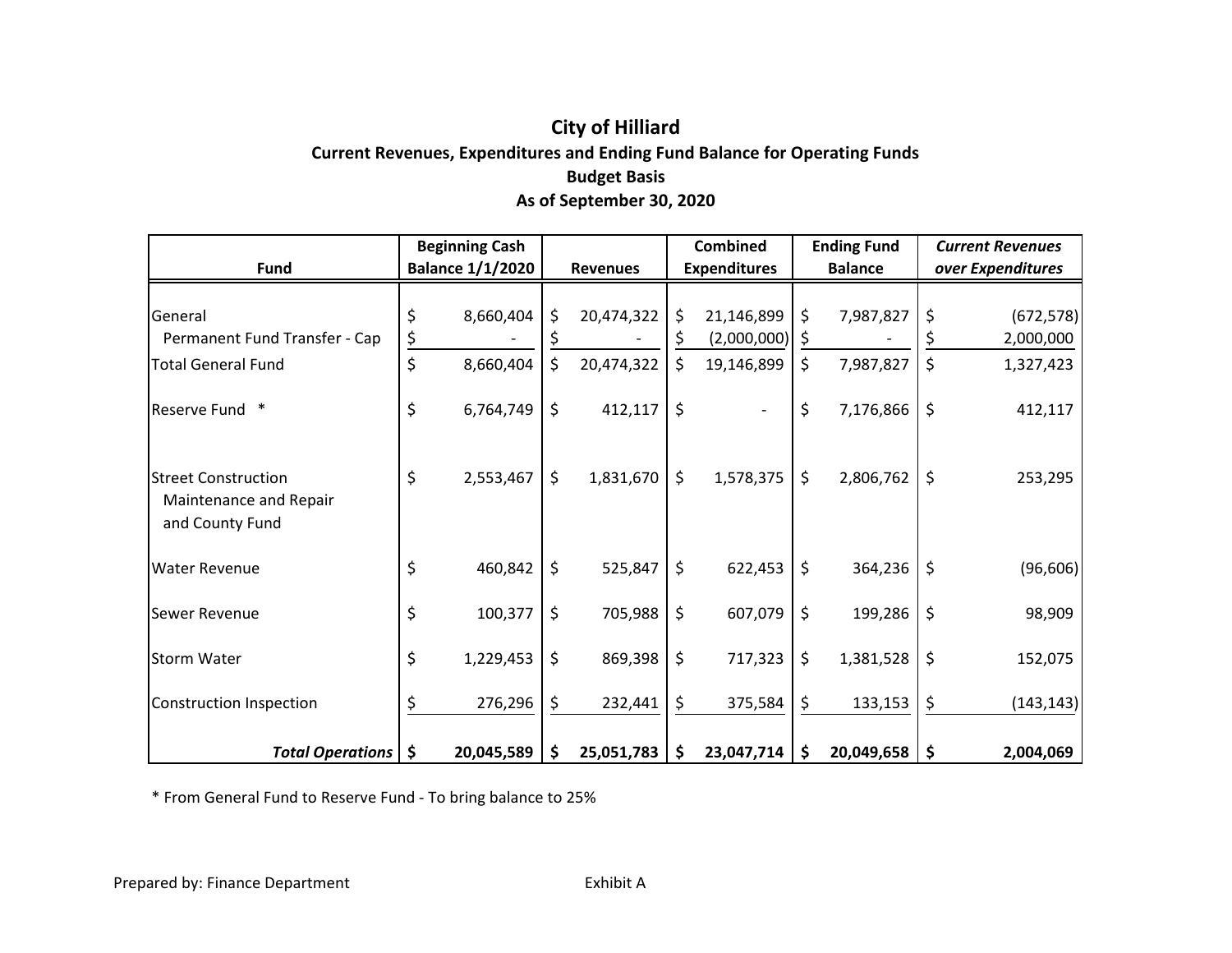#### **City of Hilliard Municipal Income Tax Collections**

|                   | 2010          | 2011          | 2012             | 2013          | 2014          | 2015          | 2016          | 2017          | 2018          | 2019          | 2020          |
|-------------------|---------------|---------------|------------------|---------------|---------------|---------------|---------------|---------------|---------------|---------------|---------------|
| <b>Witholding</b> | 10,034,050.84 | 10,479,395.31 | 10,856,376.23    | 11,409,477.45 | 12,072,443.92 | 13,914,895.67 | 15,135,196.54 | 15,813,993.68 | 16,296,049.52 | 17,080,130.42 | 16,772,036.90 |
| <b>Business</b>   | 1,404,396.05  | 1,333,879.93  | 1,724,866.94     | 2,104,355.90  | 3,523,950.37  | 3,881,319.28  | 4,085,370.21  | 4,743,825.54  | 3,773,085.38  | 2,712,914.87  | 2,469,830.14  |
| Individual        | 1,490,050.88  | 1,598,600.45  | 1,580,090.75     | 1,792,608.28  | 1,849,540.09  | 1,953,918.93  | 2,293,797.47  | 2,150,818.60  | 2,302,061.92  | 2,248,875.64  | 2,113,555.01  |
| Total             | 12,928,497.77 | 13,411,875.69 | 14, 161, 333. 92 | 15,306,441.63 | 17,445,934.38 | 19,750,133.88 | 21,514,364.22 | 22,708,637.82 | 22,371,196.82 | 22,041,920.93 | 21,355,422.05 |



|                 |               | 2019          |             | 2020          |               |             |  |  |  |
|-----------------|---------------|---------------|-------------|---------------|---------------|-------------|--|--|--|
|                 | <b>Budget</b> | 3rd Quarter   | % of Budget | <b>Budget</b> | 3rd Quarter   | % of Budget |  |  |  |
| Witholding      | 22,243,106    | 17,080,130.42 | 76.79%      | 23,021,615    | 16,772,036.90 | 72.85%      |  |  |  |
| <b>Business</b> | 2,915,419     | 2,712,914.87  | 93.05%      | 3,002,881     | 2,469,830.14  | 82.25%      |  |  |  |
| Individual      | 2,861,716     | 2,248,875.64  | 78.58%      | 2,976,185     | 2,113,555.01  | 71.02%      |  |  |  |
| Total           | 28,020,241    | 22,041,920.93 | 78.66%      | 29,000,681    | 21,355,422.05 | 73.64%      |  |  |  |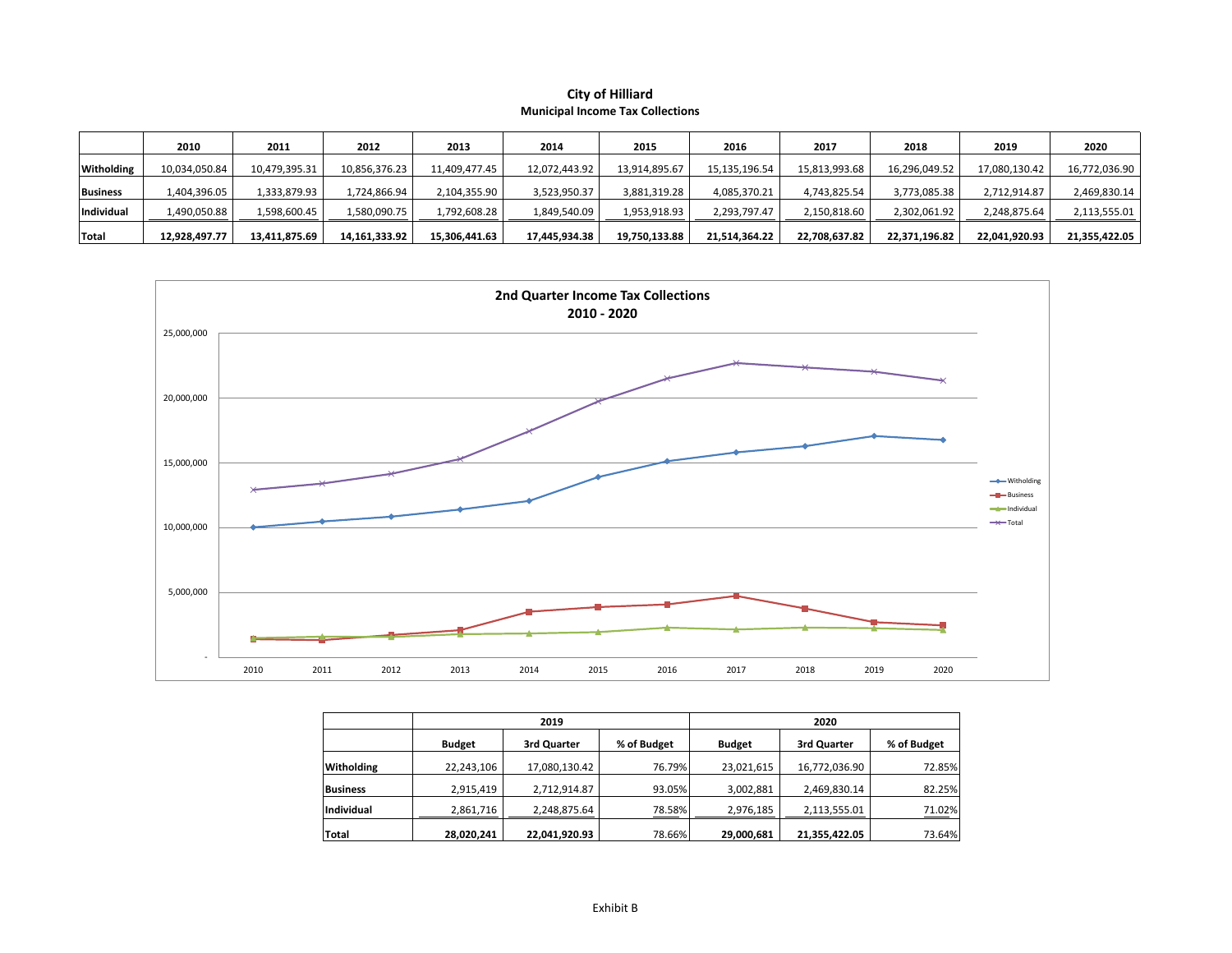#### **City of Hilliard Revenue Collections as a Percent of Estimated Revenue As of September 30, 2020**

|                                                                      | 2020 |                  |               |                | 2019             | 2020           |  |
|----------------------------------------------------------------------|------|------------------|---------------|----------------|------------------|----------------|--|
|                                                                      |      | <b>Estimated</b> |               | As of Sept. 30 | As of Sept. 30   | % of Estimated |  |
|                                                                      |      |                  |               |                |                  |                |  |
| <b>General Fund</b>                                                  |      |                  |               |                |                  |                |  |
| Muni Income Tax 65%                                                  |      | \$18,850,443     | \$            | 13,875,412     | \$<br>14,560,746 | 73.6%          |  |
| Real Property Tax                                                    |      | 1,709,746        |               | 1,553,914      | 1,481,752        | 90.9%          |  |
| <b>Shared Taxes</b>                                                  |      | 638,912          |               | 465,909        | 486,736          | 72.9%          |  |
| <b>Interest Earnings</b>                                             |      | 1,203,000        |               | 749,908        | 782,385          | 62.3%          |  |
| <b>Fines and Permits</b>                                             |      | 1,556,500        |               | 945,657        | 1,004,329        | 60.8%          |  |
| <b>Fees for Services</b>                                             |      | 4,728,040        |               | 2,681,409      | 3,293,331        | 56.7%          |  |
| Other                                                                |      | 163,000          |               | 202,113        | 367,579          | 124.0%         |  |
| <b>Totals</b>                                                        |      | \$28,849,641     | \$            | 20,474,322     | \$21,976,858     | 71.0%          |  |
| <b>Other Operating Funds</b>                                         |      |                  |               |                |                  |                |  |
| <b>Street Construction Maintenance</b><br>and Repair and County Fund | \$   | 2,515,000        | \$            | 1,831,670      | \$<br>1,453,527  | 72.8%          |  |
| <b>Water Revenue</b>                                                 | \$   | 1,010,000        | \$            | 525,848        | \$<br>652,188    |                |  |
| Sewer Revenue                                                        | \$   | 1,015,000        | $\frac{1}{2}$ | 705,988        | \$<br>622,338    |                |  |
| <b>Total Water and Sewerl</b>                                        | \$   | 2,025,000        | \$            | 1,231,836      | \$<br>1,274,527  | 60.8%          |  |
| <b>Storm Water</b>                                                   | \$   | 1,300,000        | \$            | 869,398        | \$<br>876,054    | 66.9%          |  |
| <b>Construction Inspection</b>                                       | \$   | 805,000          | \$            | 232,441        | \$<br>157,942    | 28.9%          |  |
|                                                                      |      | 35,494,641       |               | 24,639,667     | 25,738,908       | 69.4%          |  |